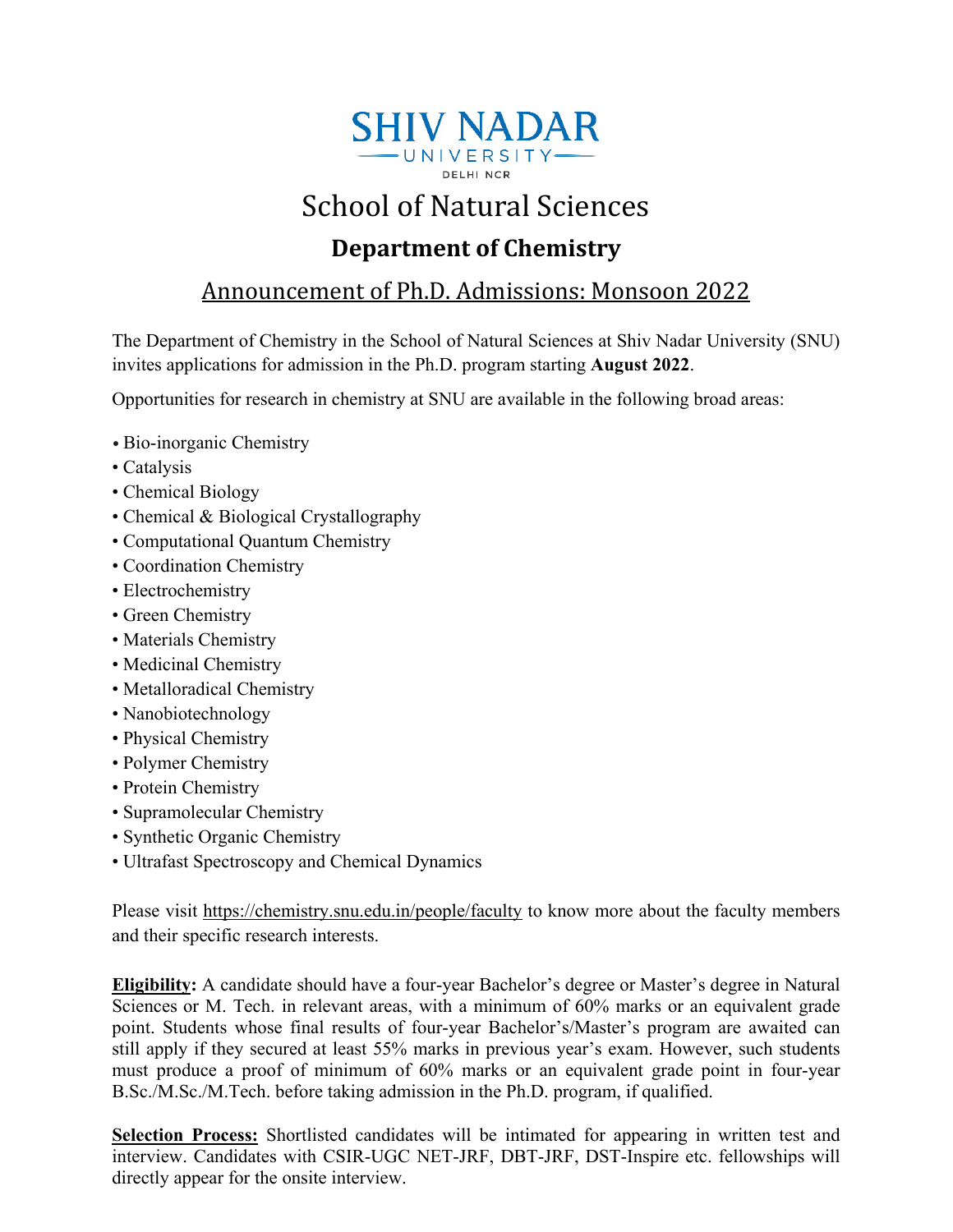**Fees and Financial Assistance:** Detailed information about the fee structure and the nature of assistantships are available on the [website.](https://snu.edu.in/sites/default/files/Fee-Structure-for-Doctoral-and-Integrated-Masters-Doctoral-program_0.pdf)

All full-time Ph.D. students admitted into the program shall receive a **doctoral award (teaching and research assistantship) consisting of tuition-fee waiver (as per department) and a monthly stipend of ₹40,000 for the first two years, and ₹45,000 for the next three years,** subject to benchmarked performance. The continuation of the award is subject to satisfactory performance in the program evaluated continuously and compliance with all University regulations. **Support will be available for deserving Ph.D. students to disseminate their work through conferences and publications. Please note that students with CSIR, UGC, INSPIRE, ICMR etc. fellowships shall receive 100% tuition fee waiver.**

**Application Fees**: You will be required to pay a non-refundable application fees of ₹1,200 online. Candidate may note that the University reserves the right to accept or reject any application based on its departmental screening criteria. Hence, not all application may be shortlisted for written examination. Therefore, no requests for refund of the application fee shall be entertained whether or not the candidates are called for written examination.

**Application Instructions**: All interested applicant shall **apply online** from the link given below or on the website. Please follow the instructions carefully.

- Fill all the mandatory fields
- **Upload** of following document is required
	- o Passport size color photograph
	- o Current CV
	- $\circ$  All Mark sheets/Degree Certificates (10<sup>th</sup> Standard onwards)
	- o Standardized Examination certificate- CSIR, UGC, GATE etc. if applicable.
	- o A Statement of Purpose

**Additionally, candidates are requested to provide at least one reference letter, which the referee may send directly to hod.chy@snu.edu.in.** The subject of the email should clearly mention, "Recommendation letter for the Ph.D. Programme in Chemistry: *Applicant's name*".

**Please note that the application will not be considered without all the necessary prescribed documents and application fee.**

#### **Important Dates:**

**Online submission of application closes on Tuesday, 31 May 2022**.

**The dates of online written test and onsite interviews will be notified in the due course.**

### **The session starts from August 2022.**

For any queries related to the application and admission, you may contact:

Ms. Saritha Rajan, Executive Assistant to the HoD*,*  Department of Chemistry, Email: [saritha.rajan@snu.edu.in,](mailto:saritha.rajan@snu.edu.in) Telephone: +91 120 7170118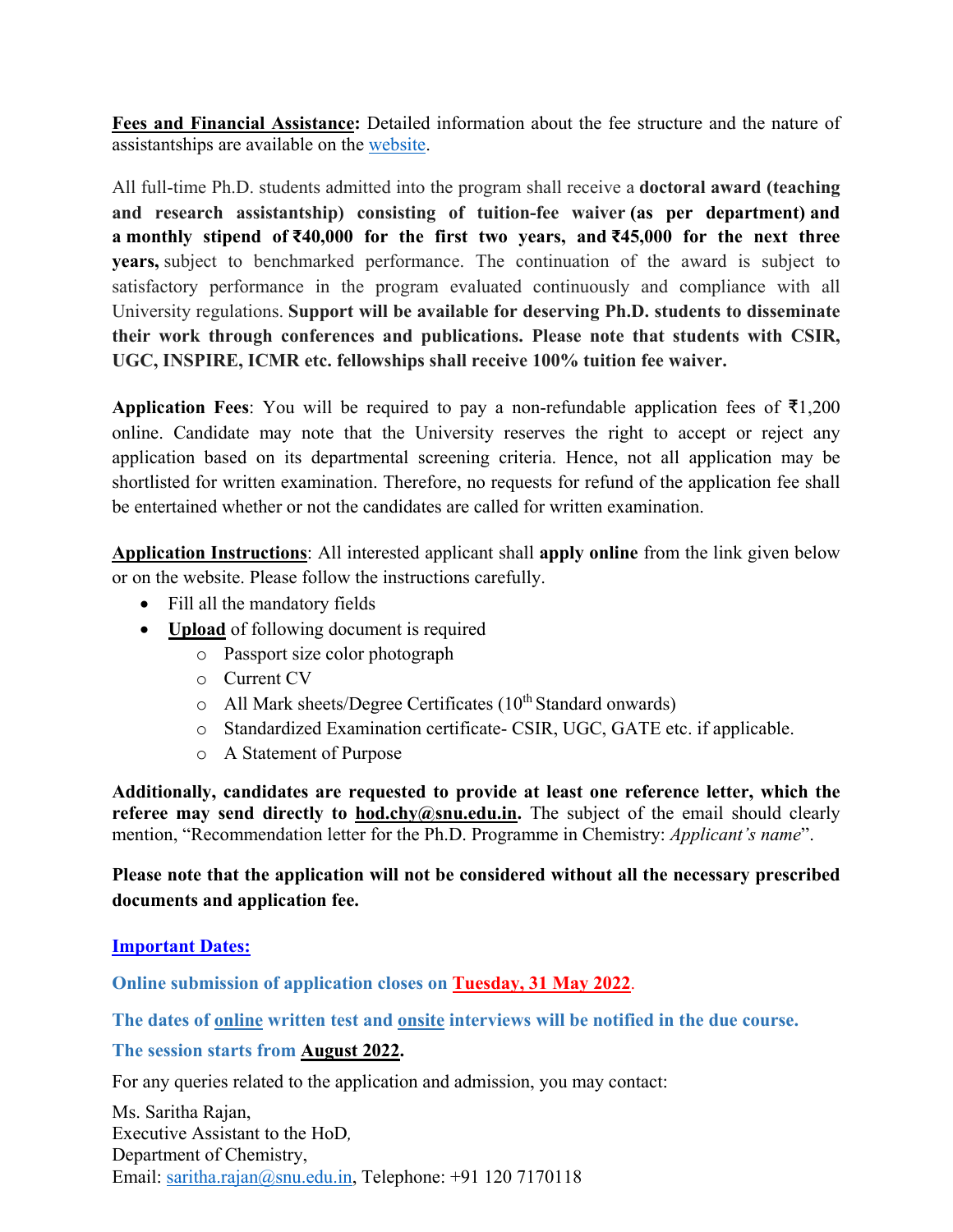#### **About Chemistry Department (**[https://chemistry.snu.edu.in/\)](https://chemistry.snu.edu.in/)**:**

The Department is committed to pursuing research on fundamental and applied problems through scientific inquiry, and to stimulating the development of innovative interdisciplinary research programs around key areas of excellence. The immediate mission of Chemistry Department is to:

• Contribute to the advancement and dissemination of chemical knowledge through educational programs, high quality publications in peer reviewed international journals and innovative patents.

• Devise robust and novel solutions to address the needs of society by promoting research into chemical and interdisciplinary projects.

• Train undergraduate, graduate students and research fellows to generate future independent scientists for serving the needs of society, academia and industries.

Our vision is to make our world a better place through societal-impact cutting-edge research and innovation at Shiv Nadar University.

#### **Research Infrastructure**

All chemistry labs are equipped with fume-hoods, Schlenk lines, eyewash stations and safety showers. Lab facilities include advanced analytical instruments such as Flash Chromatography, Gas Chromatography with MS, Gel Permeation Chromatography, HPLC (Prep & Analytical), FPLC, NMR, LCMS-qToF, MALDI-ToF, DSC, TGA, Single-crystal X-ray Diffractometer, Electrochemical Analyzer, Fluorimeter, TCSPC, Polarimeter, UV-visible, High-resolution FTIR, Raman Spectrometers, Microwave Reactor, Inverted Microscope, Fluorescent Microscope, Hoststage Polarized Microscope, Ferroelectric-Piezoelectric- Pyroelectric test system, Bio-safety Cabinets, CO2 Incubators, Shaker Incubators, Glove box, Multimode Plate Reader, Electroporator, Deep freezer, Cell Counter Computational facilities include a high performance IBM cluster ('Magus') consisting of 32 compute nodes (plus 2 nodes with GPU processors) with a total capacity of 30 TF of theoretical peak performance, plus 8 nodes with high-end CPUs. Additionally, several Linux workstations are used for teaching as well as research purpose. Software for bioinformatics and cheminformatics, molecular modeling, molecular dynamics, quantum chemistry, data analysis and statistical learning are also available.

Our library, housed in a modern 5-storey building, provides online access from anywhere in the campus to a large number of electronic journals and databases including APS, AIP, ACS, RSC, AMS, SIAM, Springer, Elsevier, Wiley and Nature journals, in addition to various books, e-books and other learning resources.

Please visit following links to know more about our research laboratories and facilities.

<https://chemistry.snu.edu.in/research/laboratories>

<https://snu.edu.in/research/facilities>

### **About Shiv Nadar University**

Shiv Nadar University (SNU) is a comprehensive, multidisciplinary, research-focused and student-centric institution that is bringing a paradigm shift in higher education in India through